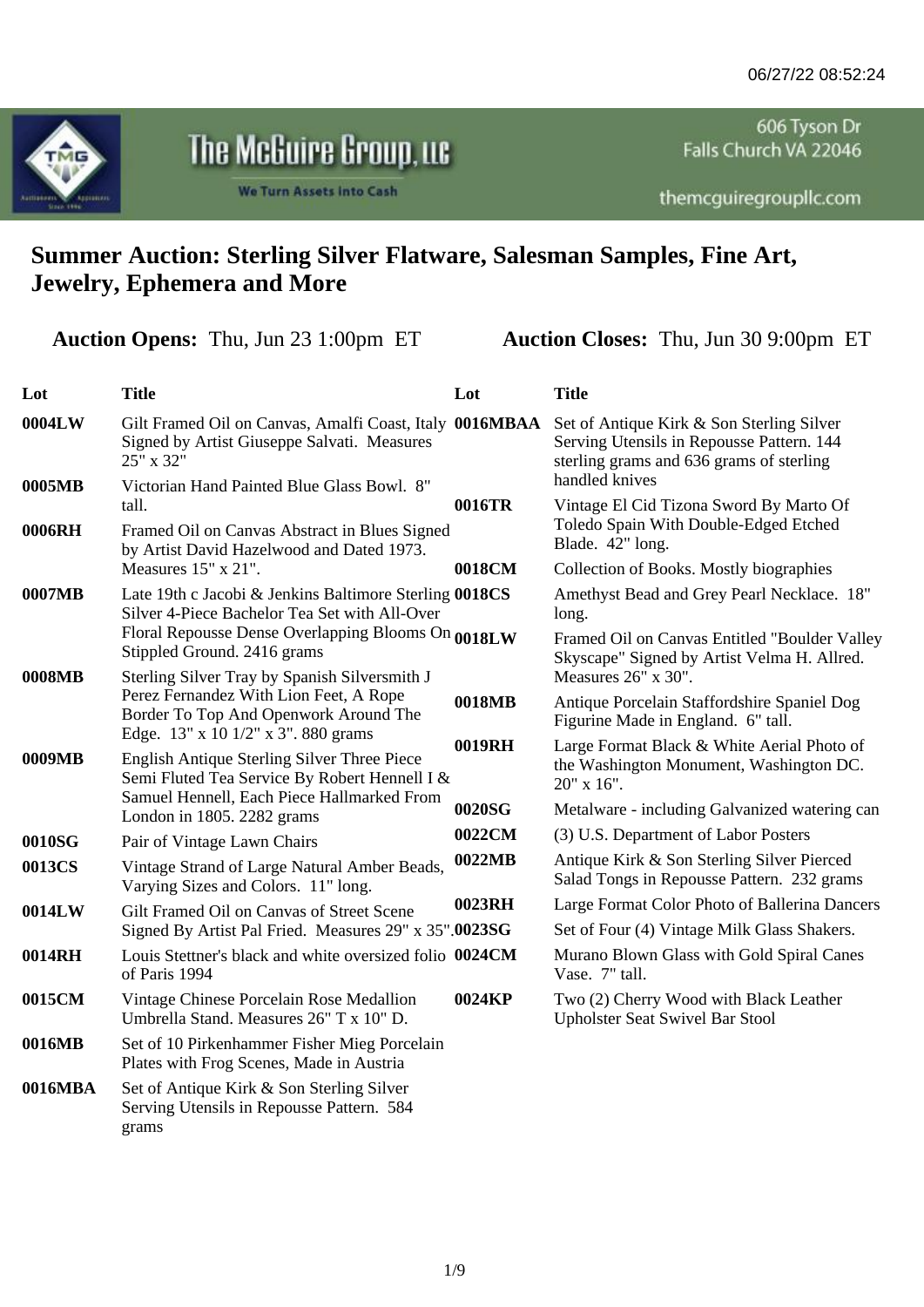| 0024RH | SALESMAN SAMPLE. Miniature (21 inches) 0030RH<br>Antique Victorian Hard Carved Jacobean<br>Sideboard Cabinet, Made by Edward Stott<br>Cabinet Maker and Upholsterer, 110 Yorkshire<br>Street, Rochdale, Manchester UK. Includes<br>Photos of Actual Full-Size Piece in a Maryland<br>Home Circa 1990. Measures 5" x 10" x 21".<br>(NOTE: This Lot is part of a set (24RH, 25RH,<br>30RH, 30RHA, 31RH, 32RH). Lot 60 RHA<br>consists of the ENTIRE SET OF 6 LOTS. If<br>the high bid for Lot 60RHA exceeds the sum of<br>High bids for (24RH, 25RH, 30RHA, 31RH,<br>32RH), they will be sold as a set. If you have<br>questions about the process, text David at 202-<br>441-5446 | 0030RHA |
|--------|----------------------------------------------------------------------------------------------------------------------------------------------------------------------------------------------------------------------------------------------------------------------------------------------------------------------------------------------------------------------------------------------------------------------------------------------------------------------------------------------------------------------------------------------------------------------------------------------------------------------------------------------------------------------------------|---------|
| 0025CS | Green Lace Quartz Bead Necklace with Gold<br>Tone Bead Accents. 22" long.                                                                                                                                                                                                                                                                                                                                                                                                                                                                                                                                                                                                        |         |
| 0025RH | SALESMAN SAMPLE. Miniature (18"L x 19"<br>Tall) Antique Inlaid Mahogany Half Tester<br>Canopy Bed with Bed Linens and Draperies,<br>Made by Edward Stott Cabinet Maker and<br>Upholsterer, 110 Yorkshire Street, Rochdale,<br>Manchester UK. Measures 11" x 18" x 19".<br>(NOTE: This Lot is part of a set (24RH, 25RH,<br>30RH, 30RHA, 31RH, 32RH). Lot 60 RHA<br>consists of the ENTIRE SET OF 6 LOTS. If<br>the high bid for Lot 60RHA exceeds the sum of<br>High bids for (24RH, 25RH, 30RH, 30RHA,<br>31RH, 32RH), they will be sold as a set. If you 0030SG<br>have questions about the process, text David at<br>202-441-5446                                             | 0031CMA |
| 0026BE | Large Octagonal Porcelain Asian Butterfly<br>Ginger Or Temple Jar. 14" T.                                                                                                                                                                                                                                                                                                                                                                                                                                                                                                                                                                                                        | 0031KP  |
| 0026CM | Three (3) Piece Set of Vintage 1970's Twee $\phi$ 031RH<br>Hartmann Luggage                                                                                                                                                                                                                                                                                                                                                                                                                                                                                                                                                                                                      |         |
| 0026SG | Round Solitaire Diamond Pendant Necklace<br>Mounted in 14kt Gold Surround on 14kt Gold<br>Box Chain Marked Isreal. 3.9 grams.                                                                                                                                                                                                                                                                                                                                                                                                                                                                                                                                                    |         |
| 0028RH | 8 x 10" B&W Photos of American University<br>Basketball Team in Action circa early '60's                                                                                                                                                                                                                                                                                                                                                                                                                                                                                                                                                                                         |         |
| 0029RH | 13 x 17" Vintage B&W Photo on Board by<br>Iconic Photographer Arthur Rickerby                                                                                                                                                                                                                                                                                                                                                                                                                                                                                                                                                                                                    |         |

**Lot Title**

**Lot Title**

SALESMAN SAMPLE. Miniature (7 1/2) inches tall) Antique Victorian Marble Top Wash Stand or Vanity with Three Inlaid Drawers and Turned Legs, Made by Edward Stott Cabinet Maker and Upholsterer, 110 Yorkshire Street, Rochdale, Manchester UK. Measures 5" x 9" x 11". (NOTE: This Lot is part of a set (24RH, 25RH, 30RH, 30RHA, 31RH, 32RH). Lot 60 RHA consists of the ENTIRE SET OF 6 LOTS. If the high bid for Lot 60RHA exceeds the sum of High bids for (24RH, 25RH, 30RH, 30RHA, 31RH, 32RH), they will be sold as a set. If you have questions about the process, text David at 202-441-5446

SALESMAN SAMPLE. Three Miniature (7 1/2) inches tall) Antique Dining Chairs with Inlaid Backs and Upholstered Seats, Made by Edward Stott Cabinet Maker and Upholsterer, 110 Yorkshire Street, Rochdale, Manchester UK. Each measure 8"tall. One has repairs. (NOTE: This Lot is part of a set (24RH, 25RH, 30RH, 30RHA, 31RH, 32RH). Lot 60 RHA consists of the ENTIRE SET OF 6 LOTS. If the high bid for Lot 60RHA exceeds the sum of High bids for (24RH, 25RH, 30RH, 30RHA, 31RH, 32RH), they will be sold as a set. If you have questions about the process, text David at 202- 441-5446

Antique Hat Pin with Coin Medal Topper.

**1** Retro Burlap with Gold Paint Artisan Made Creche Nativity Set

**Hohner HC03 3/4-Size Classical Acoustic** Guitar with Case.

SALESMAN SAMPLE. Miniature (7 1/2 inches tall) Antique Hard Carved Inlaid and Marble Top Cabinet, Made by Edward Stott Cabinet Maker and Upholsterer, 110 Yorkshire Street, Rochdale, Manchester UK. Measures 7  $1/2$ " x 4" x 4". (NOTE: This Lot is part of a set (24RH, 25RH, 30RH, 30RHA, 31RH, 32RH). Lot 60 RHA consists of the ENTIRE SET OF 6 LOTS. If the high bid for Lot 60RHA exceeds the sum of High bids for (24RH, 25RH, 30RH, 30RHA, 31RH, 32RH), they will be sold as a set of the 6 Lots. If you have questions about the process, text David at 202-441-5446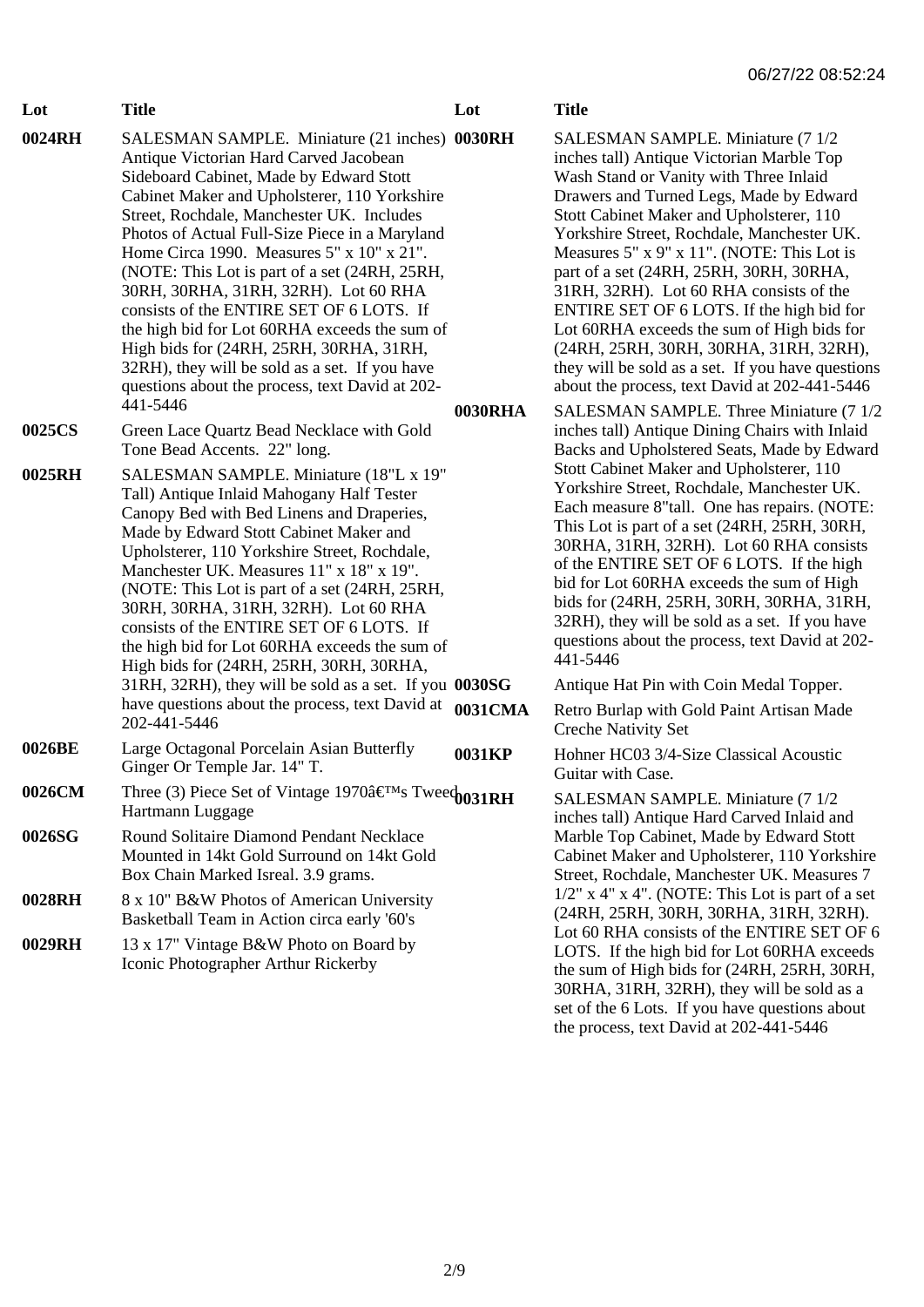| Lot     | <b>Title</b>                                                                                                                                                                                                              | Lot     | <b>Title</b>                                                                                                                                                                                                              |
|---------|---------------------------------------------------------------------------------------------------------------------------------------------------------------------------------------------------------------------------|---------|---------------------------------------------------------------------------------------------------------------------------------------------------------------------------------------------------------------------------|
| 0032RH  | <b>SALESMAN SAMPLE.</b> Group of Victorian<br>Miniatures Including Hand Woven Rugs,<br>Parasol, Porcelains, etc. (NOTE: This Lot is<br>part of a set (24RH, 25RH, 30RH, 30RHA,<br>31RH, 32RH). Lot 60 RHA consists of the | 0049MBA | Vintage Bronze "Satyr with a Wineskin"<br>Sculpture After the Sculpture From the House<br>of the Centenary, Pompeii. The statuette,<br>mounted on a base in travertine marble,<br>measures 10" tall, 7" wide and 4" deep. |
|         | ENTIRE LOT. If the high bid for Lot 60RHA<br>exceeds the sum of High bids for (24RH, 25RH,                                                                                                                                | 0050RH  | 13 x 17" Vintage B&W Photo on Board by<br>Iconic Photographer Arthur Rickerby                                                                                                                                             |
|         | 30RH, 30RHA, 31RH, 32RH), they will be sold<br>as a set. If you have questions about the<br>process, text David at 202-441-5446                                                                                           | 0051RH  | 1954 American Legion Magazine with feature<br>article "What's Happened to West Coast<br>Football"                                                                                                                         |
| 0033RH  | B&W Photos Featuring Dale Dover, Harvard<br>basketball player, European Pro, Coach and<br>Future Mayor of Falls Church City.                                                                                              | 0052MB  | Ancient Roman Bronze, Goddess Fortuna<br>(Patroness of Destiny) Circa 2nd Century AD.<br>6" Tall, 2" Square Base.                                                                                                         |
| 0034BE  | Ridgeway Cherry Tall Case Grandfather Clock                                                                                                                                                                               | 0053SG  | Antique Wall Mirror                                                                                                                                                                                                       |
| 0035RH  | Four (4) Carte de Visites (CDV's)                                                                                                                                                                                         | 0054SG  | Two Towel Racks. One hand carved with brass                                                                                                                                                                               |
| 0036RH  | Collection of ephemera including letter to<br>Ralph H. Stimson.                                                                                                                                                           |         | fittings                                                                                                                                                                                                                  |
| 0036SGA | Vintage Commercial "Don't Walk" Light Up<br>Sign. Works.                                                                                                                                                                  | 0055CM  | Vintage Yellow Glazed Ceramic Elephant<br>Garden Stool or Table                                                                                                                                                           |
| 0037SG  | Metal Globe Table Lamp. Works.                                                                                                                                                                                            | 0055CS  | Pierced 700/800 Silver Pendant from Nepal. 3<br>$1/2$ " long                                                                                                                                                              |
| 0038SG  | Light Up Globe. Works.                                                                                                                                                                                                    | 0055RH  | Photographs including CDV of General Grant                                                                                                                                                                                |
| 0039SG  | Vintage Metal Shoeshine Stool                                                                                                                                                                                             | 0056CS  | Silver Tone Bead Necklace.                                                                                                                                                                                                |
| 0040MB  | Five (5) Vintage Hand-Painted Colored Glass<br>Goblets.                                                                                                                                                                   | 0057RH  | Mohammad Ali on Covers of LIFE Magazine<br>and Sports Illustrated                                                                                                                                                         |
| 0041LW  | Framed Hand-Colored Engraving of a Rose by<br>Pierre-Joseph Redouté. Measures 20" x 24 1/2".                                                                                                                              | 0058RH  | Framed and Matted Color Photograph of Grotta<br>Azzura Restaurant Sign, New York City, NY,                                                                                                                                |
| 0042CS  | Yellow McCoy Planter, Silver Plate Serving<br>Tray and Red Stoneware Planter.                                                                                                                                             | 0059RH  | Signed by Artist, Hopper. 16" x 20".<br>Framed Color Photograph of Girl Kicking Ball,                                                                                                                                     |
| 0042LW  | Framed Hand-Colored Engraving of a Rose by<br>Pierre-Joseph Redouté. Measures 20" x 24 1/2".                                                                                                                              |         | Maricabo Indian, Venezuela by Arther Rickerby<br>for Life Magazine. 16" x 20".                                                                                                                                            |
| 0043RH  | 8 x 10" Publicity Photos of Stars Elgin Hayes,<br>Wes Unseld and Mike Riordan                                                                                                                                             | 0060RH  | Miami Comedian and Entertainer Tubby<br>Reeves circa 1940. Scrapbook.                                                                                                                                                     |
| 0044RH  | A Portfolio of (8) 15 x 17" Colored Prints of<br>Paintings by Grandma Moses. Published by Art<br>in America with Presentation Box                                                                                         | 0060RHA | This is your opportunity to offer more than the<br>combined high bids for the 6 Lots Comprising<br>the Salesman Samples. (You must do the math)                                                                           |
| 0045CS  | Art Deco Green Pottery Vase Signed by Artist. 0061RH<br>12" tall.                                                                                                                                                         |         | Arthur Rickerby 10 x 14" B&W Dry Mount<br>Photo of Dean Acheson Voting at the United                                                                                                                                      |
| 0045RH  | Four (4) Tom Thumb Wedding Cabinet Cards<br>with Children in Wedding Costumes, Circa<br>1860s.                                                                                                                            | 0062MB  | <b>Nations</b><br>Ancient Roman Carved Marble Bust, Dionysus<br>(Roman God of Wine, Drama & Fertility) Circa                                                                                                              |
| 0046RH  | 13 x 17" Vintage B&W Photo on Board by<br>Iconic Photographer Arthur Rickerby                                                                                                                                             | 0063CM  | 200 AD. 5 1/2" Tall, 2" Square Base.<br>The Golden Gate Bridge, drawn on location by                                                                                                                                      |
| 0047RH  | Large Number of B&W Photographic Contact<br>Sheets and 8 x 10"'s Attributed to Julie Snow                                                                                                                                 | 0064CS  | Mark Monsarret 1985<br>Five (5) Fitted Glass Lamp Chandelier Shades                                                                                                                                                       |
| 0048CM  | Vintage Army Green Duffle Bag or Back Pack,<br><b>Cub Scout Kerchief and Blanket.</b>                                                                                                                                     |         | Made by Consolidated Glass Co. One has been<br>repaired.                                                                                                                                                                  |
| 0049MB  | Small Hand Painted Porcelain Figurine or<br>Candle Holder Made in Warsaw Poland. 5" tall.                                                                                                                                 | 0065BE  | Small Bronze Bust of George Washington<br>Carver Signed by Artist Bell. 6" tall.                                                                                                                                          |
|         |                                                                                                                                                                                                                           | 0065CS  | Group of Jewelry Display Pieces                                                                                                                                                                                           |
|         |                                                                                                                                                                                                                           | 0065RH  | Early Card Stock Photographs and CDV's                                                                                                                                                                                    |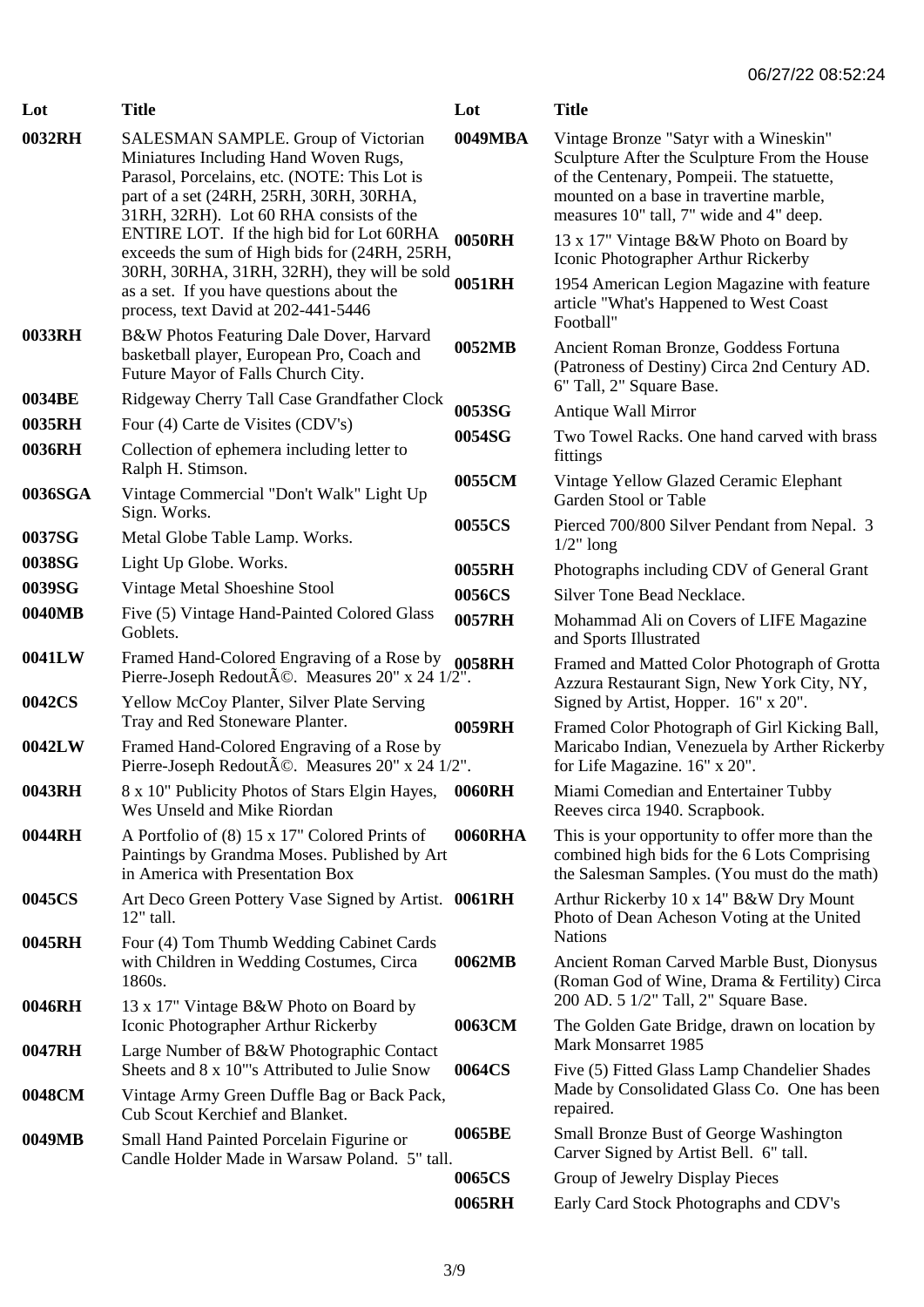| Lot    | <b>Title</b>                                                                                                 | Lot     | <b>Title</b>                                                                                            |
|--------|--------------------------------------------------------------------------------------------------------------|---------|---------------------------------------------------------------------------------------------------------|
| 0066CS | Set of Three (3) Vintage Mid Century Pottery<br>Ram Head Planters or Vases Made in Japan. 9"                 | 0094MB  | Framed Asian Painting on Silk of Birds. 13<br>$1/2$ " x $25$ ".                                         |
| 0066ES | Tall.<br>Group of Vintage Matchbooks                                                                         | 0095RH  | Collection of Photographic Exposition<br>Materials and Ephemera                                         |
| 0067CM | Grouping of Vintage U.S. Post Cards                                                                          | 0096CM  | Grouping of Vintage U.S. Post Cards                                                                     |
| 0068RH |                                                                                                              | 0097LW  |                                                                                                         |
|        | 5 x 7" B&W of 1956 League Tournament Star<br>holding Hardware. Photo by Frank Jo<br>Raymond, Stonington, CT. | 0097MB  | Gilt Framed Oil on Canvas Landscape Signed<br>by Artist Chester Dixon Snowden. 25" x 28".               |
| 0069RH | Large Format Photo of Grandma Moses                                                                          |         | 19th Century Cast Iron Bear Sculpture.<br>Measures 6" long                                              |
| 0070RH | c 1930's Basketball Team Photo. Unidentified.                                                                |         |                                                                                                         |
| 0071RH | Arthur Rickerby Media B&W Photo of New                                                                       | 0098CM  | Grouping of Vintage U.S. Post Cards                                                                     |
|        | <b>York Governor Thomas Dewey Congratulating</b>                                                             | 0099CM  | Vintage Sewing Basket with Notions.                                                                     |
|        | Medallist                                                                                                    | 0100CM  | Grouping of Vintage U.S. Post Cards                                                                     |
| 0072CM | Grouping of Vintage U.S. Post Cards                                                                          | 0101CS  | Vintage Paisley Block Printed Cotton Piano                                                              |
| 0073CM | Pencil Signed and Numbered Print. 12/100                                                                     |         | Scarf. 60" x 64".                                                                                       |
| 0074MB | Pair of Vintage Chinese Carved Shoushan                                                                      | 0101MB  | Group of Vintage International Postcards                                                                |
|        | Stone Elders with Separate Bases. 7" tall.                                                                   | 0102CS  | Vintage Paisley Block Printed Silk Fabric. 61"                                                          |
| 0075RH | Carte de Visite (CDV) with Stamp on Verso.                                                                   |         | x 61".                                                                                                  |
|        | Marked Mr. Emerson in pencil                                                                                 | 0103CS  | Vintage Paisley Block Printed Silk Piano Scarf.                                                         |
| 0076CM | Pencil Signed Colored Print of the "Painted<br>Ladies" Row Houses in San Francisco. Martin                   |         | $61"$ x $61"$ .                                                                                         |
|        | <b>Zang 1980</b>                                                                                             | 0104CM  | Collection of Books. Children's Literature                                                              |
| 0077CM | <b>Collection of Books. First Editions</b>                                                                   | 0104CMA | Sea Eagle 370 Deluxe Tandem Inflatable Kayak<br>in Box.                                                 |
| 0078RH | Black & White Photograph Entitled "Together<br>Forever" by Ed Streeky. Sculpture of Skeleton                 | 0104CS  | Large Silk with Gold Thread Throw Made of<br>Antique Japanese Obi and Kimonos. 46" x 79".               |
|        | in Nong Khai Buddha Garden, Thailand. 8" x<br>$10"$ .                                                        | 0104MB  | Group of Vintage Hotel and Japanese Stationery                                                          |
| 0079SG | Early Philco Radio. Missing knob. Untested.                                                                  | 0105CS  | Antique Victorian Paisley Panel Woven Shawl<br>or Throw. 60" x 84".                                     |
| 0080CM | Green Garden Cement Bird Bath and Blue<br>Cement Stand.                                                      | 0105SG  | Group of Vintage Sewing Patterns                                                                        |
| 0081CM | Four (4) Garden Planters Made of Ceramic,<br>Cement, Porcelain and Cast Iron Pot (with                       | 0106CS  | Group of Antique Victorian Metalic Upholstery<br>and Decorator Trims in Various Lengths.                |
| 0082CM | cracks)<br>Group of Garden Tools with Smith and Hawken                                                       | 0106CSA | Group of Antique Victorian Metalic Upholstery<br>and Decorator Trims in Various Lengths.                |
|        | Bag.                                                                                                         | 0106KP  | Vintage Coleman Red Metal Camping Cooler<br>and Thermos.                                                |
| 0083SG | Collection of vintage serving trays. Design<br>Imports Ltd. Made in Italy and Pair of Hasko                  | 0107CSA | Antique Geometric Arts & Crafts Heavy Woven                                                             |
| 0085RH | Three Carte de Visites (CDV's)                                                                               |         | Tapestry Runner. 46" x 100". Some repaired                                                              |
| 0086MB | Antique Carved Walnut Figure of a Striding                                                                   |         | damage.                                                                                                 |
|        | Lion. Measures 7" long.                                                                                      | 0107ES  | Group of Vintage Matchbooks                                                                             |
| 0087SG | English Made Sportcraft 1.5" Thick Dart Board<br>in Original Box. No darts.                                  | 0107MB  | Antique Victorian Hand Painted Milk Glass Oil<br>Lamp With Original Shade. 15" tall.                    |
| 0091MB | Jade Glass Asian Cat and Laughing Budha.                                                                     | 0108CS  | Two (2) Sets of Onyx Bead Necklace and                                                                  |
| 0092MB | Vintage Standard Broadcast Shortwave Tube<br>Radio                                                           |         | Coordinating Dangle Earrings with Sterling<br>Silver Findings.                                          |
| 0093RH | 1967 Shenendoah Downs Racetrack Winners<br>Circle Photo                                                      | 0109CS  | Two (2) Sets of Onyx Bead Necklaces and<br>Coordinating Dangle Earrings with Silver<br>Plated Findings. |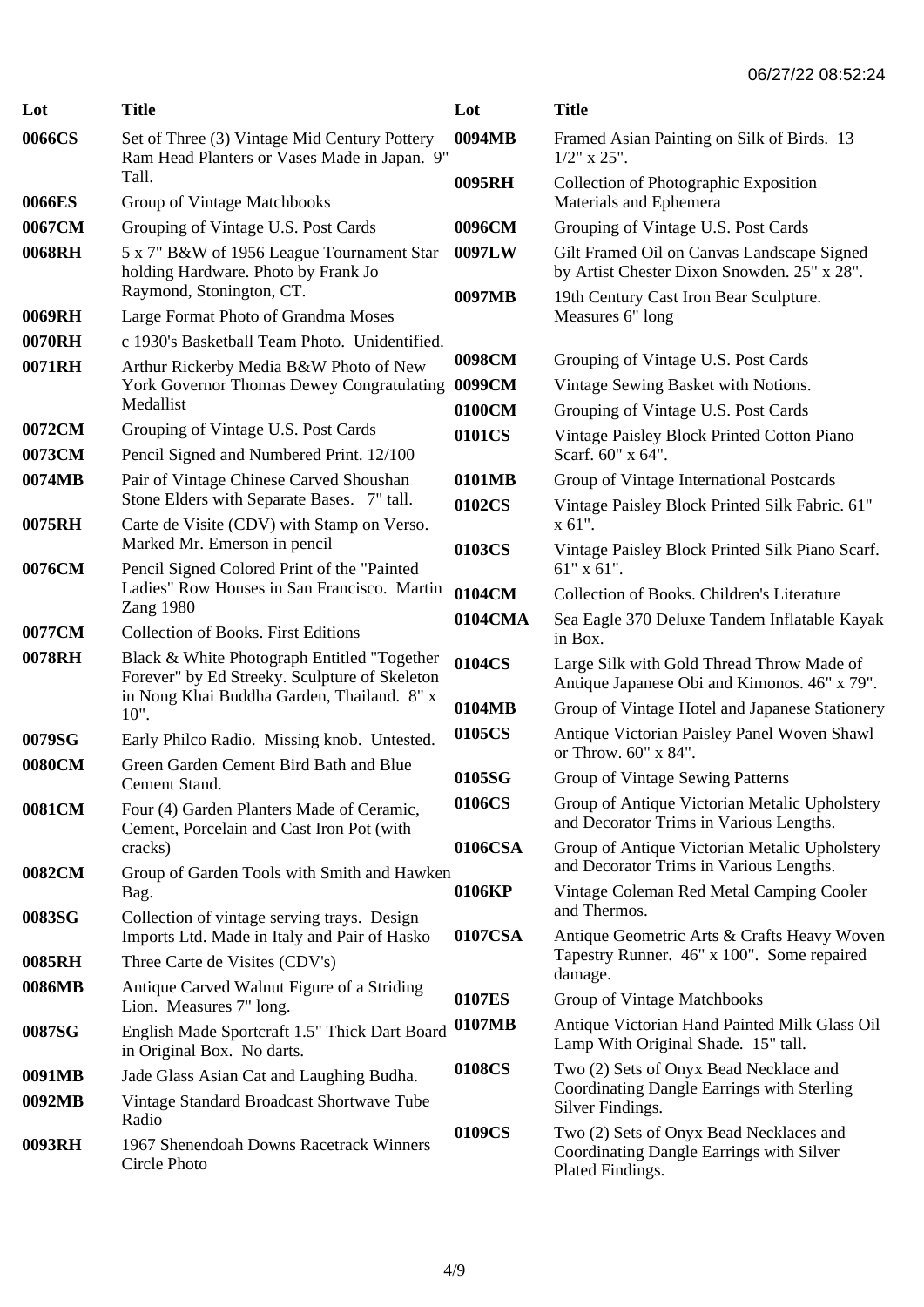| Lot              | <b>Title</b>                                                                                                                         | Lot    | <b>Title</b>                                                                                                              |
|------------------|--------------------------------------------------------------------------------------------------------------------------------------|--------|---------------------------------------------------------------------------------------------------------------------------|
| 0109RH           | Matted B&W Photo titled "Winner's Never<br>Quit". Nester Hernandez 1999.                                                             | 0129MB | Tattersall Wool Vest with Naval Academy<br>Provenance, as evidenced on verso.                                             |
| 0110CS           | Three (3) Strands of Polished Onyx Beads.                                                                                            | 0130MB | French Alabaster Mantle Clock by Parrot                                                                                   |
| 0110EC           | Vintage Cement Garden Pedestal.                                                                                                      |        | Freres. Handpainted face on porcelain.                                                                                    |
| 0110MB           | Group of Mid Century Blown Glass Vases,<br>Ashtray, and Pottery Tumblers.                                                            |        | Presented to John Samuel Wallis, The<br>American Sugar Refining Co., New Orleans.                                         |
| 0111CS           | Group of Semi Precious Loose Gemstones for                                                                                           | 0131CM | <b>Collection of Garden Tools</b>                                                                                         |
|                  | Jewelry Making.                                                                                                                      | 0131MB | Pair of Royal Copenhagen Porcelain<br>Candlesticks                                                                        |
| 0112CS           | Group of Bead Jewelry Findings.                                                                                                      | 0132MB | Antique Kirk & Son Sterling Silver Gravy Boat                                                                             |
| 0112CSA          | Consolidated Lamp and Glass Co. Martele Pine<br>Cone Satin Glass Lamp Vase. 7" tall.                                                 |        | in Repousse Pattern. 360 grams                                                                                            |
| 0112RH           | 13 x 18" Large Format B&W Photo of<br>Attendees at Nobel Prize Ceremony. Taken by                                                    | 0133MB | Framed Oil on Board of Still Life. Measures 6<br>x 8". Some paint loss as shown.                                          |
|                  | Arthur Rickerby for LIFE Magazine                                                                                                    | 0133RH | Large Format Color Photograph of Ballerina in<br>Jump. 11" x 17".                                                         |
| 0113CS           | Group of Bead Dangle Earrings.                                                                                                       | 0134MB | Olivetti Portable "Lettera 22" Typewriter with                                                                            |
| 0113CSA          | Clear Crystal Glass Fan Vase with Flowers. 8"<br>tall.                                                                               |        | case. Made in Italy                                                                                                       |
| 0113MB           | <b>Small Hand Painted Chinese Famille Rose</b>                                                                                       | 0135MB | French Limoges Porcelain Ovington Bros<br>Turkey Platter. 18"                                                             |
|                  | Medallion Bowl. 5" diameter.                                                                                                         | 0135RH | Baseball. B&W News Service Photos. Various                                                                                |
| 0114CS           | Five (5) Costume Jewelry Rings.                                                                                                      |        | Teams. circa 1960's                                                                                                       |
| 0114MB<br>0115RH | Crystal Glass and Porcelain Decorative Items.<br>Ephemera. 1954 Convention Photos. Mason                                             | 0136MB | Oil on Board, Streetscape. Framed. Signed<br>Dennis Ainsley                                                               |
| 0116CM           | Contractors Association of America.<br>Grouping of Vintage U.S. Post Cards                                                           | 0137MB | Framed Etching by Willy Seilor, German.<br>Signed                                                                         |
| 0117CM           | Sentry Safe Lock Box. With Key                                                                                                       | 0138CM | 18 x 24" Strathmore 400 Series Watercolor                                                                                 |
| 0118CM           | Vintage Realistic Model 12-650 AM/FM Radio                                                                                           |        | Acid Free, Heavyweight Cold Press Paper                                                                                   |
| 0118EC           | Outdoor Garden Park Bench with Cast Iron<br>Sides.                                                                                   | 0138MB | Oil on Canvas. Titled "Good Weather".<br>Seascape. Lilian Giffen                                                          |
| 0119RH           | Washington Redskin's Football Ticket Stubs                                                                                           | 0139MB | Framed Under Glass Watercolor on Paper                                                                                    |
| 0120CM           | Grouping of Vintage U.S. Post Cards                                                                                                  |        | Signed by Artist Gines Liebana Velasco. 19" x<br>21".                                                                     |
| 0122MB           | Herd of Tribal Hand Carved and Shaped Clay<br>Animals.                                                                               | 0140MB | Antique Kirk & Son Sterling Silver Serving<br>Dish in Repousse Pattern. 852 grams                                         |
| 0124MB           | <b>Crystal Glass Decanter with Stopper</b>                                                                                           | 0141AC | Four (4) Vintage Metal Lunch Boxes and Three                                                                              |
| 0125CM           | Round Wood End Table with Wrought Iron                                                                                               |        | (3) Asian Jade Glass Trees.                                                                                               |
|                  | Legs. 16" D x 25"T                                                                                                                   | 0141MB | <b>Collection of Clear Stemware</b>                                                                                       |
| 0125MB           | 1954 Official AT&T Photograph. Reproduction 0142AC<br>Studio                                                                         |        | Heavy Cast Iron Lock Boxes with Handles and<br>Number Tag. One does not open                                              |
| 0125RH           | Baseball. B&W Kansas City A's and Royals                                                                                             | 0142CM | Collection of Books, including author Tom                                                                                 |
| 0126MB           | Primitive Hand Carved Wooden Tribal Statue                                                                                           |        | Wolfe                                                                                                                     |
|                  | of Women with Baby Strapped to Her Back.<br>Measures 24" tall. Ethnographic                                                          | 0142MB | (2) Milk Glass Lamp Shades                                                                                                |
| 0127MB           | Framed Under Glass Sketch of the Carriages of<br>the Liverpool and Manchester Railroad; Currier<br>and Ives Framed Print of Mill St. | 0143AC | Unframed Matted Watercolor on Paper Entitled<br>"Inland Sea" Signed by Artist Condie Lamb.<br>Measures 12 1/2" x 16 1/2". |
| 0128MB           | Framed Under Glass Original Etching of a<br>Cowherd Dated 1649 by Paulus Potter. 13 1/2"<br>$x 14$ ".                                | 0143MB | Collection of Hand-Painted Porcelain Plates in<br>Various Designs.                                                        |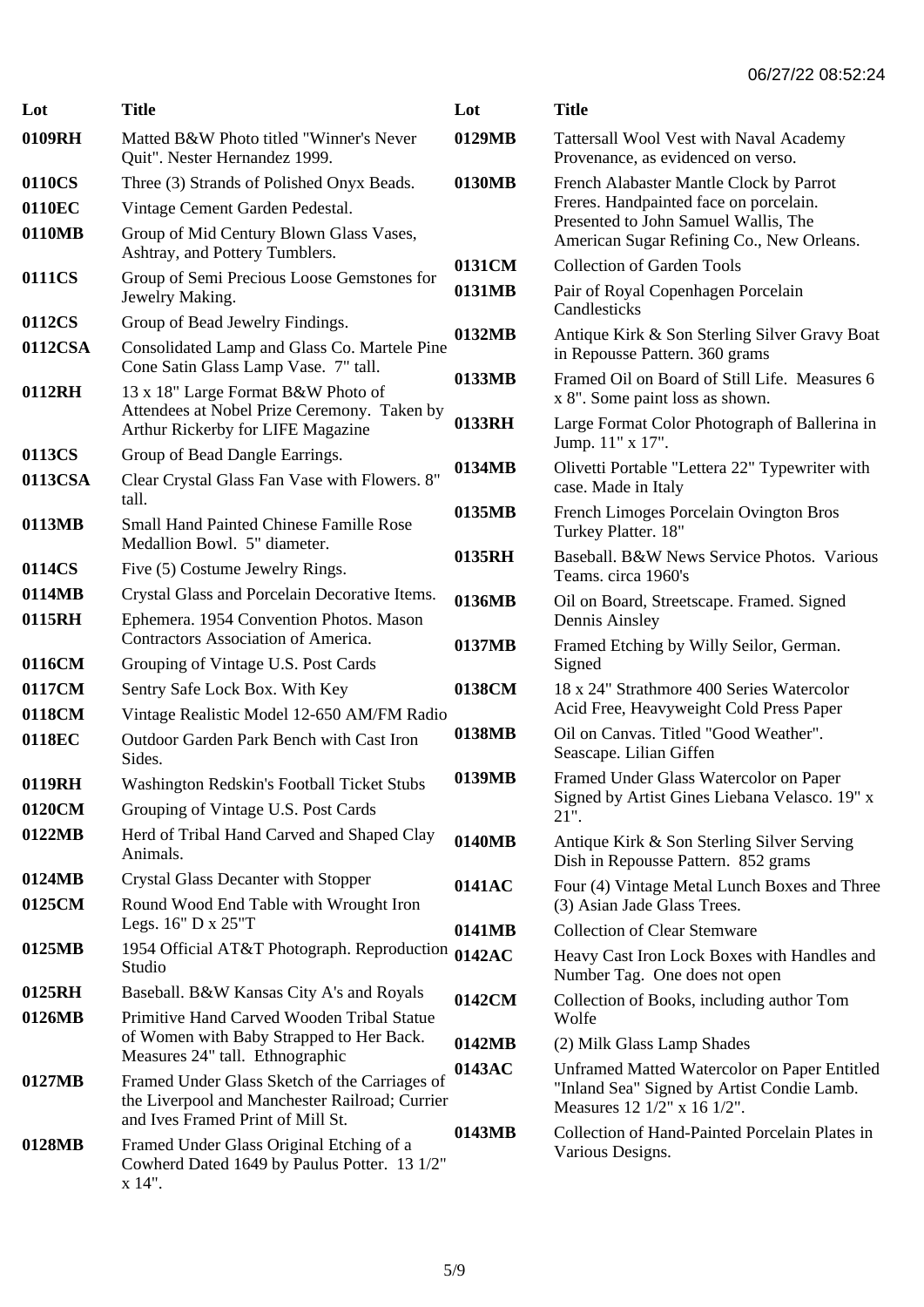| Lot     | <b>Title</b>                                                                                        | Lot    | <b>Title</b>                                                                                                                          |
|---------|-----------------------------------------------------------------------------------------------------|--------|---------------------------------------------------------------------------------------------------------------------------------------|
| 0144AC  | Unframed Matted Watercolor on Paper Entitled 0162KP<br>"Fishing Nets" Signed by Artist Condie Lamb. |        | Framed Under Glass Mediterranean Streetscape<br>Print                                                                                 |
| 0145AC  | Measures 17 1/2" x 15".<br>Unframed Matted Watercolor on Paper Entitled                             | 0163CS | Two (2) Faceted Onyx and Clear Crystal Bead<br>Necklaces.                                                                             |
|         | "Ambiose France" Signed by Artist Condie                                                            | 0164CS | Three (3) Garnet Bead Necklaces.                                                                                                      |
| 0145MB  | Lamb. Measures 20" x 15 1/2".<br>Half Hull Wooden Boat. 20" Long                                    | 0165CS | Mother of Pearl with Garnet Bead Necklace                                                                                             |
| 0145RH  | Baseball. News Service B&W Photos.                                                                  |        | (18") and Two (2) Pairs of Mother of Pearl<br>Dangle Earrings.                                                                        |
|         | Minnesota Twins                                                                                     | 0165KP | Round Mahogany Pedestal Dining Table. 48"                                                                                             |
| 0146CM  | <b>Collection of Books. Fine Arts</b>                                                               |        | D x 30"T.                                                                                                                             |
| 0147MB  | Primitive Hand Carved Ebony "Three Wise<br>Monkeys" Figures. Each measure 5" tall.                  | 0165RH | Baseball. News Service B&W Photos.<br>Minnesota Twins                                                                                 |
| 0148CM  | Grouping of Vintage U.S. Post Cards                                                                 | 0166CS | Group of Gold Tone Necklace with Pendants.                                                                                            |
| 0149RH  | 1959 Program Honoring Homegrown Maryland 0166MB<br>Pro Baseball Stars                               |        | Glass Drinkware and Pink Vaseline Glass Bowls                                                                                         |
| 0150KP  | Gilt Framed Oil on Canvas of Restaurant Nid                                                         | 0167CC | Antique 18k Gold and White Gold Inca Sun<br>God Link Bracelet. 5.4 grams                                                              |
|         | D'Aigle Signed By Artist 30" x 42".                                                                 | 0168CC | Kate Spade Multi Tone Metal Cuff Style                                                                                                |
| 0150MB  | Group of Decorative Glassware and Pottery<br><b>Including Torquay England Pottery Jug</b>           | 0169CC | Bracelet, New With Tag.                                                                                                               |
| 0151CM  | Grouping of Vintage U.S. Post Cards                                                                 |        | Natural Amethyst Crystal Pendant on Sterling<br>Silver Box Chain.                                                                     |
| 0152CS  | Four (4) Antique Carved Wood Letter Openers. 0170CC                                                 |        | Vintage Marjorie Bauer of San Francisco                                                                                               |
| 0152KP  | Framed print under glass                                                                            |        | Hammered Pendant Necklace.                                                                                                            |
| 0152KPA | Vintage Metal Tool Box with Tools.                                                                  | 0171RH | 13 x 17" Vintage B&W Photo on Board by<br>Iconic Photographer Arthur Rickerby                                                         |
| 0153CM  | Assortment of books including a photographic<br>compilation of the '60's                            | 0172MB | Antique Silk Koi Fish Embroidered Cloth (26"<br>x 27"), Japanese Embroidered Children's                                               |
| 0153CS  | Earrings Made from Antique Asian Carved<br>Mother of Pearl Gaming Pieces or Chips with              |        | Pajamas and Embroidered Felt Table Square.                                                                                            |
|         | Sterlig Posts.                                                                                      | 0173RH | Carte de Visite (CDV) signed Ralph B. Ober                                                                                            |
| 0154CS  | Hinged Bangle Cuff Bracelet Made of Ebony<br>with Tigers Eye Center and                             | 0174CS | Group of Military Pins and Ribbons. Includes<br>Sterling Silver Airplane Pin Back.                                                    |
| 0155CS  | Rose Quartz with Gold Tone Beads Necklace.                                                          | 0174MB | Group of Porcelain Items Including Spode                                                                                              |
| 0155RH  | Baseball. News Service B&W Photos.<br>Minnesota Twins                                               |        | Christmas TidBit Tiered Tray, Victorian<br>Bourne & Leigh Blue Willow Pitcher, Royal<br>Copenhagen Plate, and Three (3) Dinner Plates |
| 0156CS  | Carnelian Stone Bead Necklace. 20".                                                                 |        | with Gold Edge.                                                                                                                       |
| 0157CM  | Books. Non-fiction biographies                                                                      | 0175LW | French Style Gilded Wall Mirror                                                                                                       |
| 0157CS  | Carnelian Bead Necklace. 22".                                                                       | 0175RH | Collection of B&W Military Photos Prepared                                                                                            |
| 0158CS  | Red Jasper and Faceted Onyx Bead Necklace<br>On Silver Tone Chain. 56" long.                        | 0177KP | for Tom Clancy Books<br>Karaoke Singing Machine - Two Mics.                                                                           |
| 0159CS  | Turned Bone with Red Jasper Bead Necklace.<br>$24"$ long.                                           | 0178CM | Working.<br>Brass Freestanding Floor Coat Rack. Missing                                                                               |
| 0160CS  | Rose Quartz Bead Necklace with Coordinating<br>Dangle Earrings. 23"L                                |        | some screw covers.                                                                                                                    |
| 0161CS  | Rose Quartz Chunk Bead on Silver Tone Chain                                                         | 0178CS | Group of Faux Pearl Beads and Decorations.                                                                                            |
| 0161KP  | Necklace. 46"<br>Hand Painted Pottery Pitcher By Icaros                                             | 0185RH | Collection of B&W Military Photos Prepared<br>for Tom Clancy Books                                                                    |
|         | Ceramics of Rhodes Greece Especially For The 0186CM                                                 |        | Books. Mostly Novels.                                                                                                                 |
|         | Sea Fare Restaurant. 9" tall.                                                                       | 0191MB | Collection of Decorative Collectibles Including                                                                                       |
| 0162CS  | Three (3) Faceted Black Glass Bead Necklaces.                                                       |        | Conch Shells and Porcelain Birds.                                                                                                     |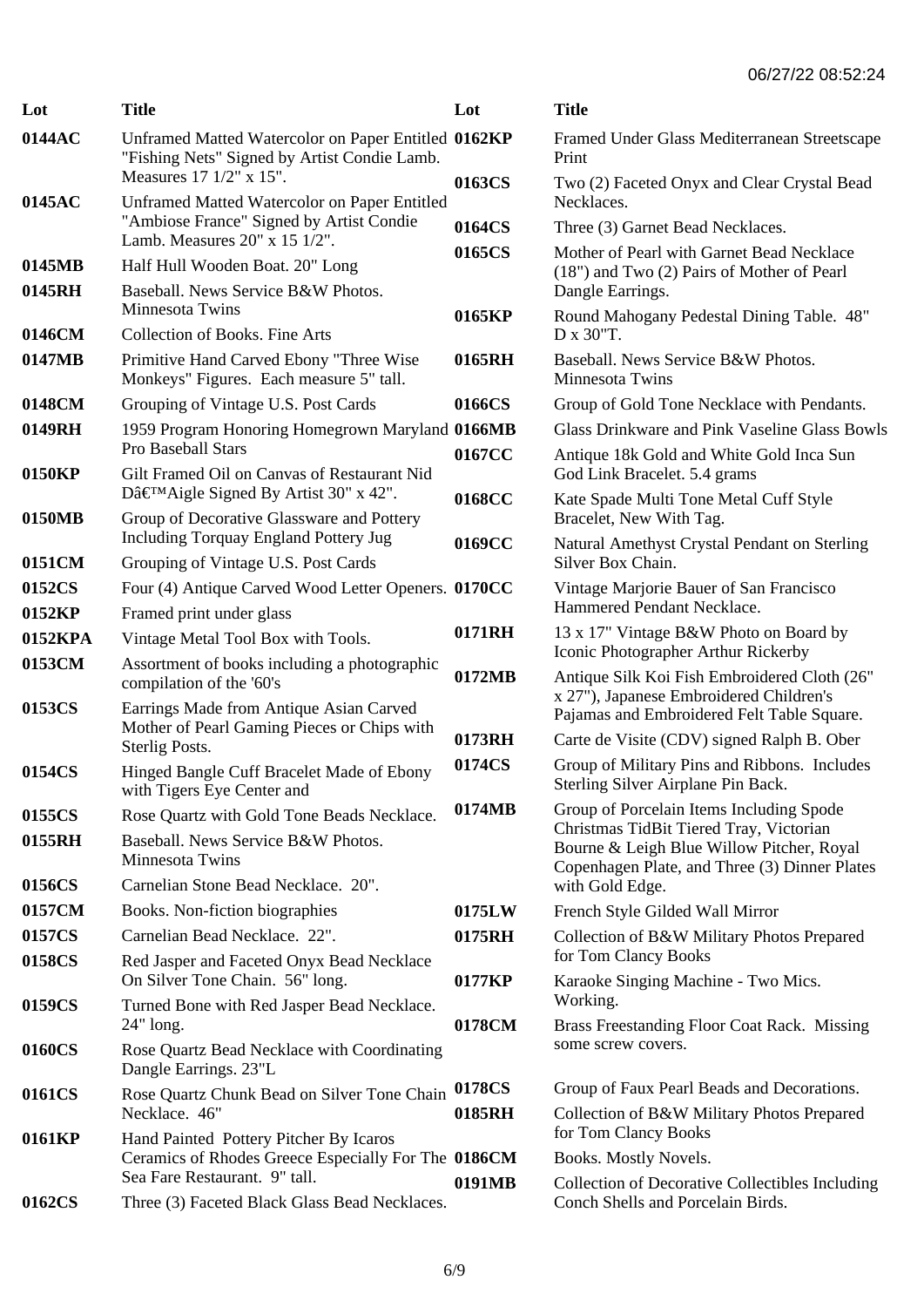| Lot              | <b>Title</b>                                                                                                                                                     | Lot     | <b>Title</b>                                                                                                                         |
|------------------|------------------------------------------------------------------------------------------------------------------------------------------------------------------|---------|--------------------------------------------------------------------------------------------------------------------------------------|
| 0194MB           | Collection of clear crystal stemware with square 0250CMA<br>bases                                                                                                |         | Vintage Enamel Top Kitchen Side Table. 18" x<br>23" x 31".                                                                           |
| 0195RH           | Collection of B&W Military Photos Prepared<br>for Tom Clancy Books                                                                                               | 0251CM  | Vintage Green Metal Tole Painted Floor Swivel<br>Lamp                                                                                |
| 0200EC           | Buckboard Buggy Seat Bench Mounted on                                                                                                                            | 0252CM  | <b>Cuisinart Chef's Convection Toaster Oven</b>                                                                                      |
| 0201ECA          | Dimensioned Lumber<br>French Commode Three Drawer Chest with                                                                                                     | 0255CM  | Three (3) Green Pottery Vase and Serving<br>Bowls.                                                                                   |
|                  | Hand Painted Floral Design. Some damage to<br>the paint. $50^{\circ}$ L x $21^{\circ}$ D x $29^{\circ}$ T                                                        | 0255RH  | Black & White Photograph by Robert Emmit<br><b>Bright</b>                                                                            |
| 0202CM           | Art Bin with Contents                                                                                                                                            | 0256CM  | Coffee Table Book. South by Southeast. Walter                                                                                        |
| 0205RH           | Collection of B&W Military Photos Prepared<br>for Tom Clancy Books                                                                                               | 0256CMA | Cronkite and Ray Ellis<br>Group of Beaded Necklaces                                                                                  |
| 0210TC           | Striped Woven Throw Rug. 35" x 62".                                                                                                                              | 0257CM  | Grop of Silver with Inlaid Stone Dangle                                                                                              |
| 0211TC           | Vintage Table Linens Including Placemats and                                                                                                                     |         | Earrings and Peacock Feather Bead Necklace.                                                                                          |
| 0215RH           | Vera Tablecloth.<br>Raymond Burr. B&W Studio Publicity Photos.                                                                                                   | 0258CM  | Group of Polished Stones Including One Loose<br>16Kt Green Peridot Gem Stone.                                                        |
| 0220SG           | Large Vintage Decorator Fabric Remnants                                                                                                                          | 0259CM  | Collection of Juke Box 45RPM Records.                                                                                                |
| 0221CM           | Light-Up Halloween Kernel. Works                                                                                                                                 | 0262CM  | Vintage Wooden Step Stool                                                                                                            |
| 0221SG           | Hand Stiched and Embroidered Primitive Wall                                                                                                                      | 0265RH  | Black and White Photograph                                                                                                           |
|                  | Tapestry with Birds. 30" x 60".                                                                                                                                  | 0267CM  | Metal Tool Box with Contents                                                                                                         |
| 0225RH           | Early 20th C 8 x 10" Photos on paper. Europe<br>and North Africa                                                                                                 | 0268KP  | Sentry Combination Safe. Open. Needs to be<br>reset                                                                                  |
| 0232CM           | Signed Hand Blown Blue Swirl Vase Made at<br>Mt. St. Helens Glass Studio and Signed by<br>Artist Roger Vines 1986. Made with ash from<br>Mt St. Helens eruption. | 0275RH  | Black and White Photograph                                                                                                           |
|                  |                                                                                                                                                                  | 0278KP  | <b>Cuisinart Convection Toaster Oven Broiler</b>                                                                                     |
|                  |                                                                                                                                                                  | 0281CM  | New in Box                                                                                                                           |
| 0233CM           | Pair of Wallace Nutting hand colored prints.<br><b>Framed under Glass</b>                                                                                        | 0285RH  | Personal Appointment Diaries of Ralph H.<br>Stimson. 12 years                                                                        |
| 0234CM           | Fenton Cranberry Opalescent Hobnail Large                                                                                                                        | 0295RH  | (3) Personal Diaries and (1) Autograph Book                                                                                          |
| 0235CM           | Ruffled Top Vase. 8" tall.<br>Arts & Crafts Earthenware JardiniA re Planter<br>Made By Royal Doulton & Slaters Lambeth,                                          | 0297CM  | Group of White Ironstone Porcelain Serving<br>and Decorative Items. Includes Soup Tureen<br>Butlers Pantry by Lenox with some chips. |
|                  | England C1900. 9" tall x 9" diameter,                                                                                                                            | 0299EC  | Heavy Vintage Cement Planter. 13" Tall.                                                                                              |
| 0235RH           | Early 20th C 8 x 10" Photos on paper. Scenes of 0300AB                                                                                                           |         | Collection of carpenter and garden tools                                                                                             |
|                  | Paris                                                                                                                                                            | 0300CM  | Crystal Glass Base Table Lamp with Finial                                                                                            |
| 0236CM           | Three (3) Asian Hand Painted Porcelain Serving                                                                                                                   | 0300CS  | Display Pieces and Stands                                                                                                            |
|                  | and Dinnerware in Rose Medallion Pattern with<br>Chopmarks.                                                                                                      | 0300SG  | Group of Bangle and Chain Bracelets                                                                                                  |
| 0237CM           | Collection of Vintage Stone Wear Crocks and<br>Blue and White Cookware made by Samon                                                                             | 0301AB  | Collection of rakes, shovels, hoe and pick axe.                                                                                      |
|                  |                                                                                                                                                                  | 0301CM  | Samsung TV                                                                                                                           |
|                  | Falls Stonewear.                                                                                                                                                 | 0301KP  | Metal Storage Cabinet on Castors                                                                                                     |
| 0238CM           | Collection of Pottery Serving Dishes.                                                                                                                            | 0301SG  | Group of Costume Jewelry Necklaces and                                                                                               |
| 0239CM           | Four (4) Potter Vases and Planters in Blue.                                                                                                                      |         | Chains.                                                                                                                              |
| 0240CM           | Vintage Franciscan Discovery "Tahiti"<br>Porcelain Tableware                                                                                                     | 0302CM  | Two (2) Porcelain Ceramic Handpainted Table<br>Lamps, One with Shade.                                                                |
| 0245RH<br>0250CM | Black and White Photograph<br>Two (2) Brass Federal Style Table Lamps with                                                                                       | 0302SG  | Group of Costume Jewelry Including Brooches<br>and Articulated Fan Pendant and Earrings.                                             |
|                  | Shades.                                                                                                                                                          | 0303SG  | Silver Tone Costume Jewelry.                                                                                                         |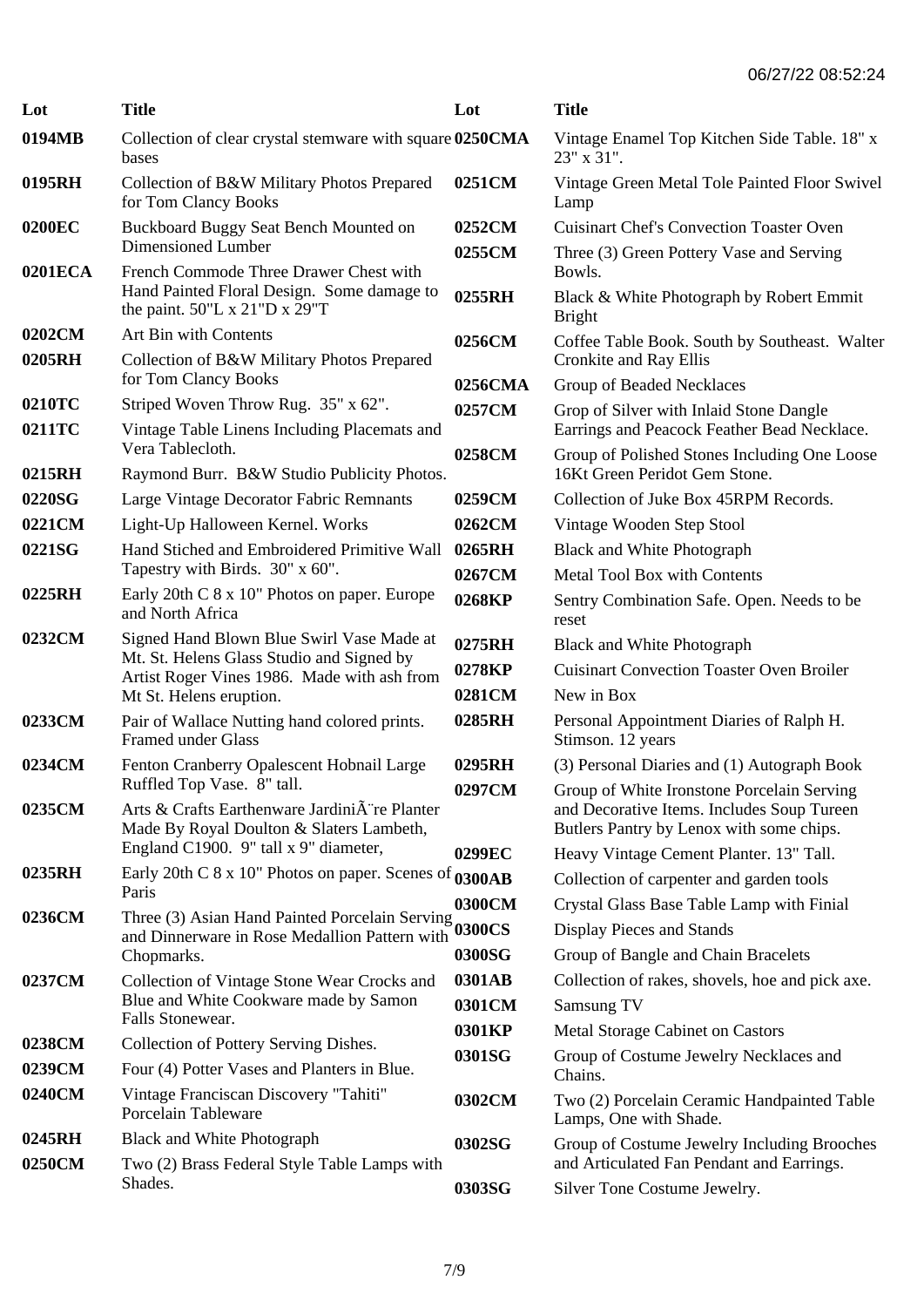## 06/27/22 08:52:24

| Lot    | <b>Title</b>                                                                                                                         | Lot            | <b>Title</b>                                                                                                  |
|--------|--------------------------------------------------------------------------------------------------------------------------------------|----------------|---------------------------------------------------------------------------------------------------------------|
| 0304SG | Group of Costume Jewelry Necklaces and<br>Pendants.                                                                                  | 0325CM         | Framed Oval Watercolors of Flowers. 8" x 10".                                                                 |
| 0305RH | Eclectic Grouping that includes Large Red and                                                                                        | 0325RH         | Framed Under Glass Color Photo of Children at<br>an Amusement Park C1950. 18" x 24".                          |
| 0305SG | Blue Tassles, 1928 GAR Political Ribbon, U.S.<br>Playing Card Trivia game and pin backs<br>Rainbow Moonstone Bead Necklace, Stone    | 0326CM         | Collection of Brass Items including Inkwell<br>Desk Set, Candle Sticks, Corbell Wall<br>Decorations and Trim. |
|        | Inlaid Cross Pendant and Stacked Crystal<br>Pendant on Chain Necklace.                                                               | 0327CM         | Group of Semi Precious Gemstones for Jewelry<br>Making Including Lace Agate.                                  |
| 0306CM | Framed Under Glass Color Etching of Tremont<br>Street and Park Street Church, Boston MA".<br>13" x 17".                              | 0327KP         | SONY Audio System. Multiple Components.<br>Untested                                                           |
| 0307CM | Set of Eight (8) Small Crystal Serving Bowls.<br>One Marked Tyrone. 4" in Diameter.                                                  | 0328CM         | Hand Thrown Stoneware Pottery Candle<br>Holders and Planters.                                                 |
| 0308CM | Group of Crystl Glass Items Including Hobnail                                                                                        | 0329CM         | Three (3) Ceramic Decorative Fruit Item Made<br>In Italy.                                                     |
|        | Milk Glass and Sterling Rim Etched Glass<br>Bowl.                                                                                    | 0342CM         | Five (5) Lenox Porcelain Vases and Crystal<br>Glass Vase.                                                     |
| 0309CM | Collection of Blue and White Porcelain<br>Including Delft and Vista Allegre                                                          | 0342CMA        | Japanese Souvenir Items Including Kimono and<br><b>Satin Presentation Box</b>                                 |
| 0310CM | Hand Painted Portugal and Talavera Pottery<br>Pieces Including Candlestick, Pitcher and Dish.                                        | 0345CM         | Group of Souvenir Items Including Russian<br>Matryoshka Doll with Ornaments and Porcelain                     |
| 0310KP | Set of Four (4) Wood Dining Arm Chairs with<br>Tapestry Upholstered Seats.                                                           | 0350CM         | Face Masks.<br>Primitive Hand-Made Wooden Wall Mount                                                          |
| 0311CM | Collection of Porcelain Items Including Royal<br>Doulton Balloon Seller Figurine, Washington                                         | 0360CM         | Coat Rack. 40" long.                                                                                          |
| 0312CM | DC Souvenir, Vaseline Glass Plate, Etc.<br>Vintage Blue Glazed Ceramic Elephant Garden                                               |                | Wall Shelf, Ceramic Bugs Bunny, Sewing<br>Patters, Williams Sonoma Mugs, Quad Plate<br>Pitcher, Etc.          |
| 0313CM | Stool or Side Table<br>Framed Under Glass Color Lithograph of "The<br>College of the Jesuits at Georgetown" by<br>Kilburn. 9" x 11". | 0361TC         | Group of Vintage Retro Fabric Remanents<br>Including Holly Hobbie, Fabric Catalog<br>Samples and Terry Cloth. |
| 0314CM | Unframed Oil on Canvas Flower. 12" x 12".                                                                                            | <b>1000RHA</b> | Vintage Journals                                                                                              |
| 0315CM | Framed Oil on Canvas Still Life Signed By<br>Artist, S Marvin. 14" x 17".                                                            | <b>1001RH</b>  | Arthur Rickerby Photo of B&W News Service<br>Presidential Election Night Eisenhower.<br>Commodore Hotel       |
| 0315RH | Collection of Ralph H. Stimsen - Hill Marriage 1003CM<br>Letters                                                                     |                | Grouping of Vintage U.S. Post Cards                                                                           |
| 0316CM | Wallace Nutting hand colored print. Framed<br>under Glass                                                                            |                |                                                                                                               |
| 0317CM | Framed Under Glass Silk Embroidered Flowers<br>on Fabric. 13" x 16.                                                                  |                |                                                                                                               |
| 0318CC | Group of New in the Box Costume Jewelry.                                                                                             |                |                                                                                                               |
| 0319CC | Group of Costume Jewelry Brooches.                                                                                                   |                |                                                                                                               |
| 0319KP | Framed Under Glass Print of Irises                                                                                                   |                |                                                                                                               |
| 0320CM | Mid Century Vogue Hard Top Wicker Laundry<br>Hamper Basket                                                                           |                |                                                                                                               |
| 0321KP | Gilt Framed Under Glass Print of Bathroom<br>Interior. 171/2" x 17 1/2".                                                             |                |                                                                                                               |
| 0322CC | Group of Costume Jewelry                                                                                                             |                |                                                                                                               |
| 0322KP | Framed Print of Interior Room. 15" x 22".                                                                                            |                |                                                                                                               |
| 0324SG | Group of Costume Jewelry Necklaces                                                                                                   |                |                                                                                                               |
|        |                                                                                                                                      |                |                                                                                                               |